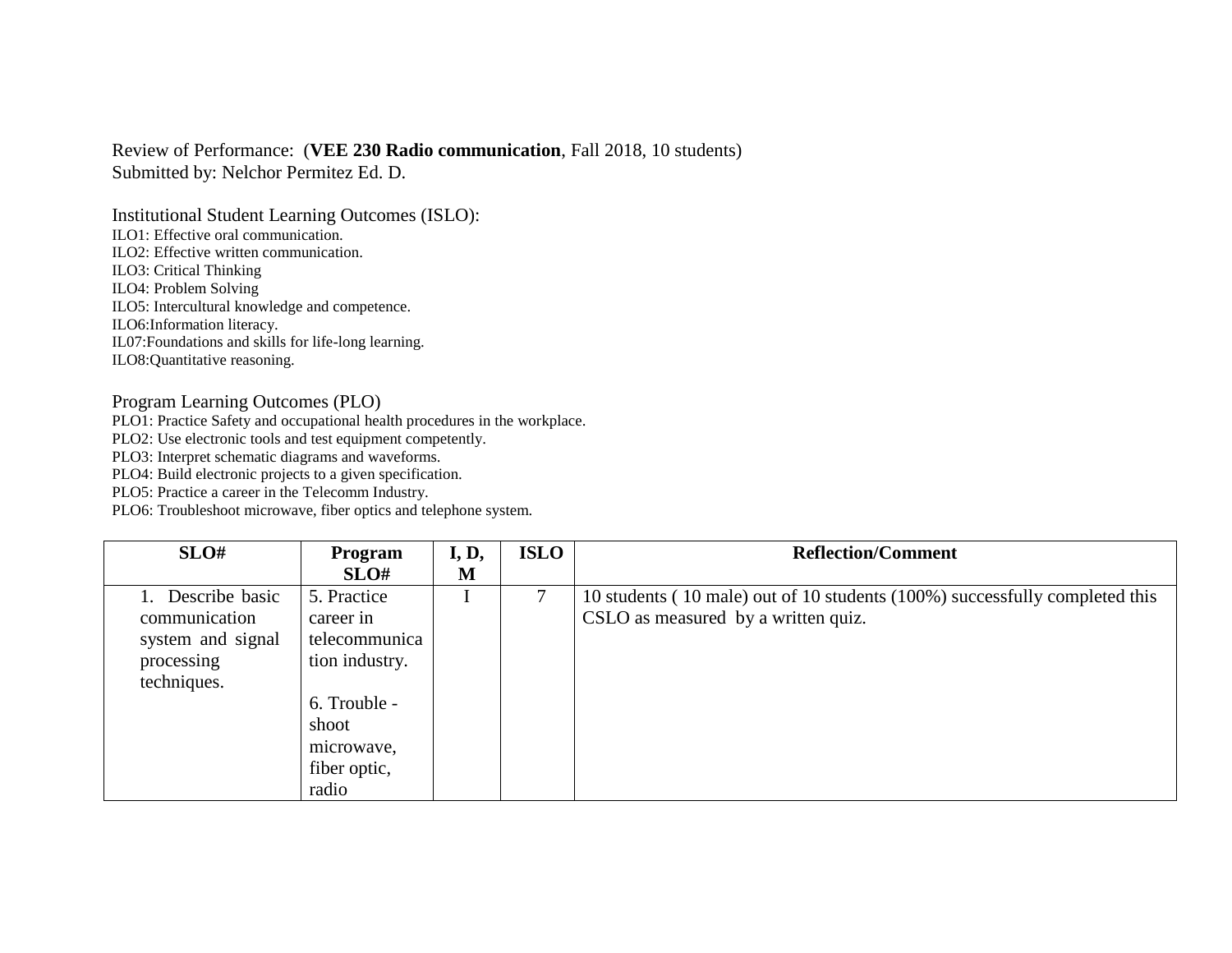|                                                              | communicatio<br>n and<br>telephone                                                                        |             |                |                                                                                                                                                      |
|--------------------------------------------------------------|-----------------------------------------------------------------------------------------------------------|-------------|----------------|------------------------------------------------------------------------------------------------------------------------------------------------------|
|                                                              | system                                                                                                    |             |                |                                                                                                                                                      |
| 2. Describe<br>amplitude<br>modulation (AM)<br>and frequency | 5. Practice<br>career in<br>telecommunica<br>tion industry.                                               | $\mathbf D$ | 7              | 10 students (10 male) out of 10 students (100%) successfully completed this<br>CSLO as measured by using an hands on experiments and a written quiz. |
| modulation (FM)                                              |                                                                                                           |             |                |                                                                                                                                                      |
| signals                                                      | 6.<br>Troubleshoot<br>microwave,<br>fiber optic,<br>radio<br>communicatio<br>n and<br>telephone<br>system |             |                |                                                                                                                                                      |
| Describe AM<br>3.                                            | 5. Practice                                                                                               | D           | $\overline{7}$ | 10 students (10 male) out of 10 students (100%) successfully completed this                                                                          |
| and FM signal                                                | career in                                                                                                 |             |                | CSLO as measured by using an hands on experiments and a written quiz.                                                                                |
| path and circuit.                                            | telecommunica                                                                                             |             |                |                                                                                                                                                      |
|                                                              | tion industry.                                                                                            |             |                |                                                                                                                                                      |
|                                                              | 6.                                                                                                        |             |                |                                                                                                                                                      |
|                                                              | Troubleshoot                                                                                              |             |                |                                                                                                                                                      |
|                                                              | microwave,                                                                                                |             |                |                                                                                                                                                      |
|                                                              | fiber optic,                                                                                              |             |                |                                                                                                                                                      |
|                                                              | radio                                                                                                     |             |                |                                                                                                                                                      |
|                                                              | communicatio                                                                                              |             |                |                                                                                                                                                      |
|                                                              | n and<br>telephone                                                                                        |             |                |                                                                                                                                                      |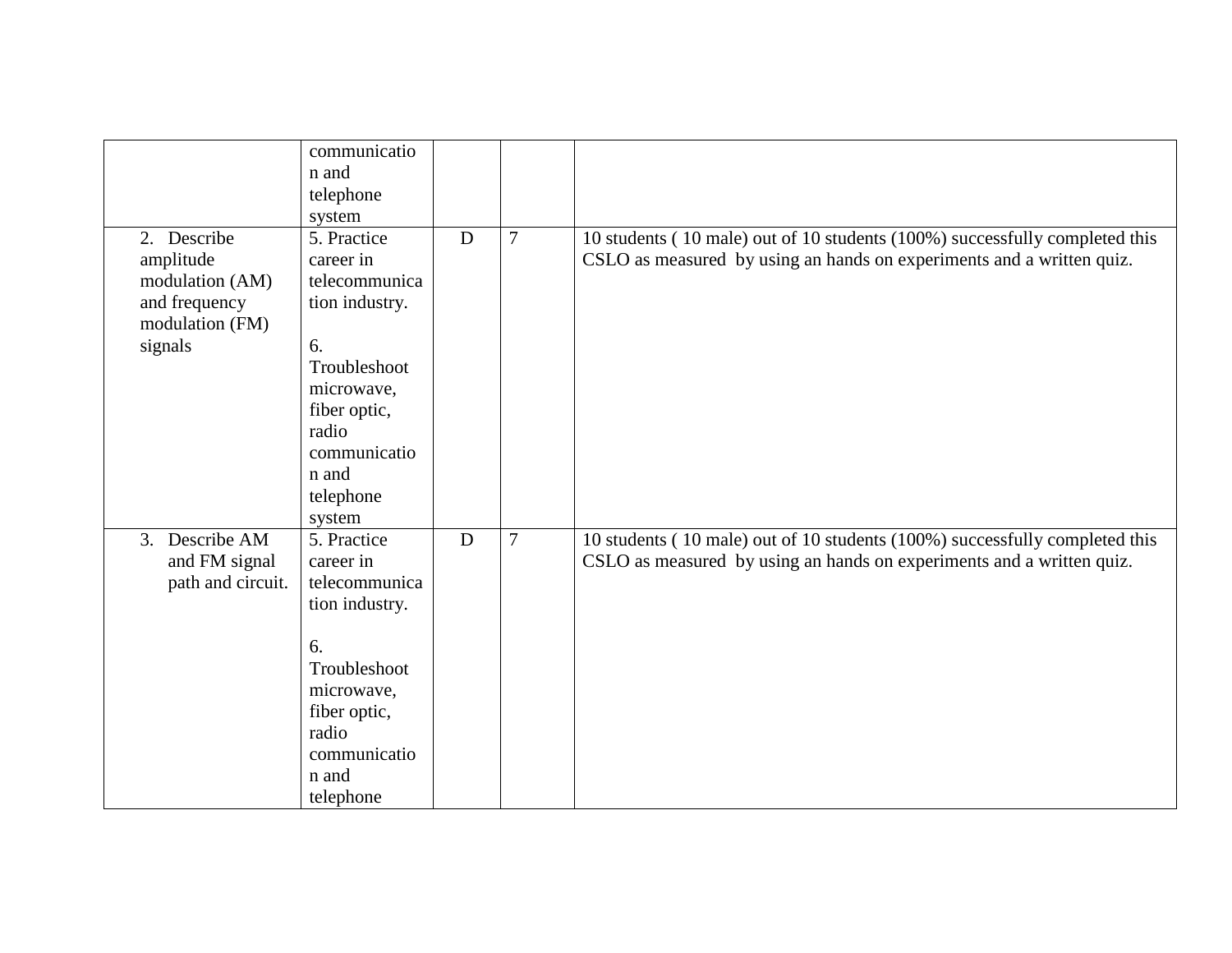|    |                                    | system          |              |                |                                                                             |
|----|------------------------------------|-----------------|--------------|----------------|-----------------------------------------------------------------------------|
|    | 4. Describe AM                     | 5. Practice     | D            | $\overline{7}$ | 10 students (10 male) out of 10 students (100%) successfully completed this |
|    | and FM modulator                   | career in       |              |                | CSLO as measured by using an hands on experiments and a written quiz.       |
|    | and demodulator.                   | telecommunica   |              |                |                                                                             |
|    |                                    | tion industry.  |              |                |                                                                             |
|    |                                    |                 |              |                |                                                                             |
|    |                                    | 6.Troubleshoot  |              |                |                                                                             |
|    |                                    | microwave,      |              |                |                                                                             |
|    |                                    | fiber optic,    |              |                |                                                                             |
|    |                                    | radio           |              |                |                                                                             |
|    |                                    | communicatio    |              |                |                                                                             |
|    |                                    | n and           |              |                |                                                                             |
|    |                                    | telephone       |              |                |                                                                             |
|    |                                    | system          |              |                |                                                                             |
| 5. | Monitor modulated                  | 5.Practice      | D            | $\overline{7}$ | 10 students (10 male) out of 10 students (100%) successfully completed this |
|    | signal in AM and FM                | career in       |              |                | CSLO as measured by using an hands on experiments and a written quiz.       |
|    | receiver.                          | telecommunica   |              |                |                                                                             |
|    |                                    | tion industry.  |              |                |                                                                             |
|    |                                    |                 |              |                |                                                                             |
|    |                                    | 6. Troubleshoot |              |                |                                                                             |
|    |                                    | microwave,      |              |                |                                                                             |
|    |                                    | fiber optic,    |              |                |                                                                             |
|    |                                    | radio           |              |                |                                                                             |
|    |                                    | communicatio    |              |                |                                                                             |
|    |                                    | n and           |              |                |                                                                             |
|    |                                    | telephone       |              |                |                                                                             |
|    |                                    | system          |              |                |                                                                             |
|    | 6. Troubleshoot AM and 5. Practice |                 | $\mathbf{M}$ | $\overline{7}$ | 10 students (10 male) out of 10 students (100%) successfully completed this |
|    | FM transmitter and                 | career in       |              |                | CSLO as measured by using an hands on experiments and a written quiz.       |
|    | receiver                           | telecommunica   |              |                |                                                                             |
|    |                                    | tion industry.  |              |                |                                                                             |